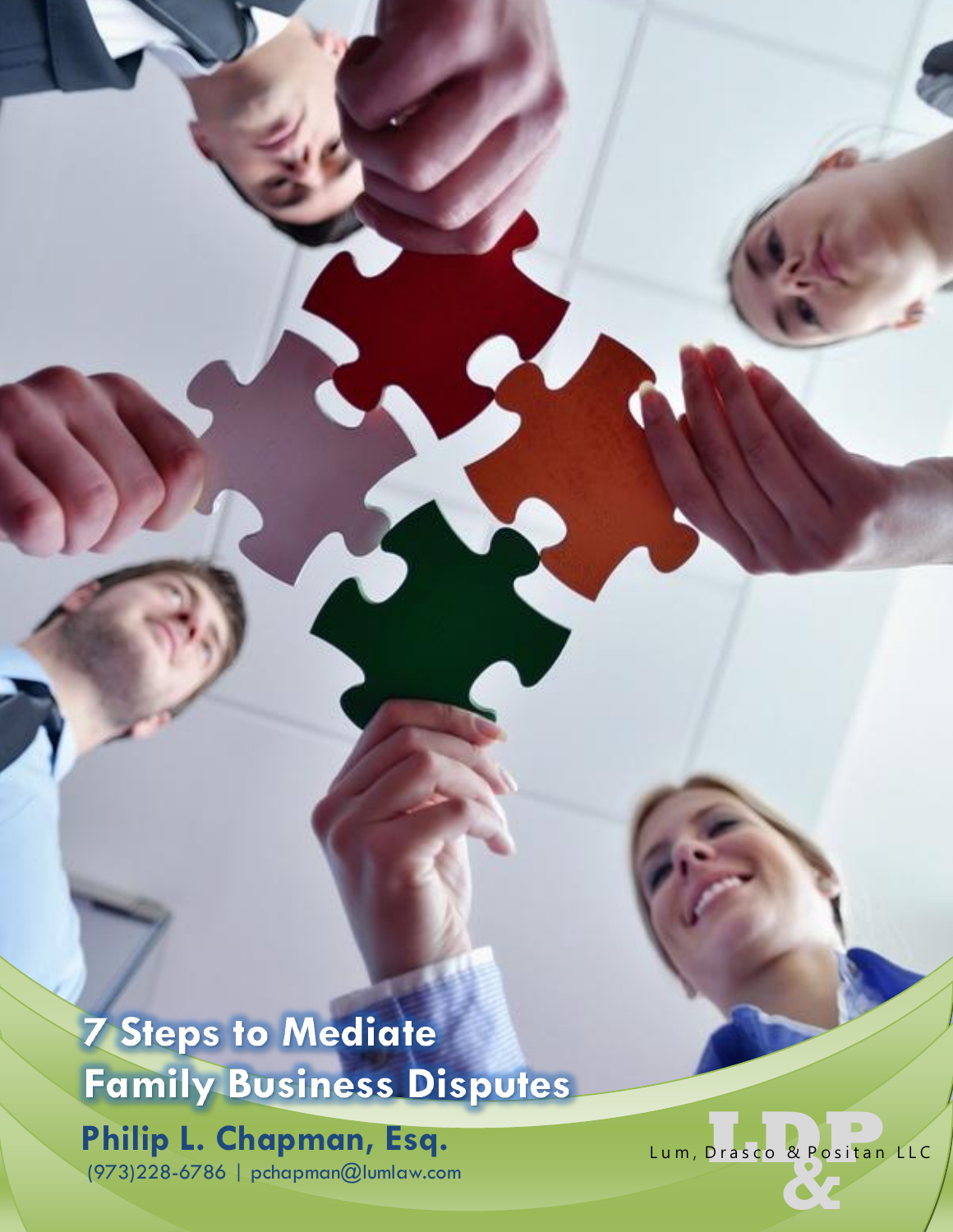# Welcome Letter **Lum, Drasco & Positan** Welcome Letter

Most of my clients operate small and mid-sized businesses, many of them family-owned; and I have learned from them what it takes to run a successful business. I also know how challenging it can be to settle disputes that arise within a business run by family members and sometimes part-owned by family members who do not work in the business; and I offer mediation services for business disputes among family members.

My goal, whether as a transaction attorney, a litigator or mediator, is to use my experience with business clients and knowledge of the New Jersey law to settle business disputes in an efficient and effective manner. I examine complex business issues that arise within a company and use a broader focus to guide everyone involved toward the right solution. Many times the solutions are simple, but people directly involved in the business are unable to see them. I act as a neutral third party; and I assist the parties involved to discover creative practical solutions that will be best for their business, often preventing the need for litigation or helping them to settle litigation which has already been commenced.

I know how important it is to keep the balance between running a successful business and dealing with family dynamics. I understand that so much of effective mediation requires a deep appreciation of context and mature judgment. I am known for asking the right questions that get to the heart of the dispute and the underlying emotions that might be preventing a solution and for attentive listening to their answers. For testimonials from some of my clients, see my website, [www.superlawyer-nj](http://www.superlawyer-nj/) and the website of an internet lawyer rating service, www.Avvo.com.

Mediation helps New Jersey businesses resolve their disputes, whether they be internal or external, without the expenditure of a great deal of time of the parties, distraction from the operation of their business and the incurring of high legal expenses.



Sincerely,

**Philip L. Chapman, Esq.** Lum, Drasco & Positan LLC (973)228-6786 | [pchapman@lumlaw.com](mailto:pchapman@lumlaw.com) [http://www.superlawyer-nj.com](http://www.superlawyer-nj.com/) [http://www.lumlaw.com](http://www.lumlaw.com/)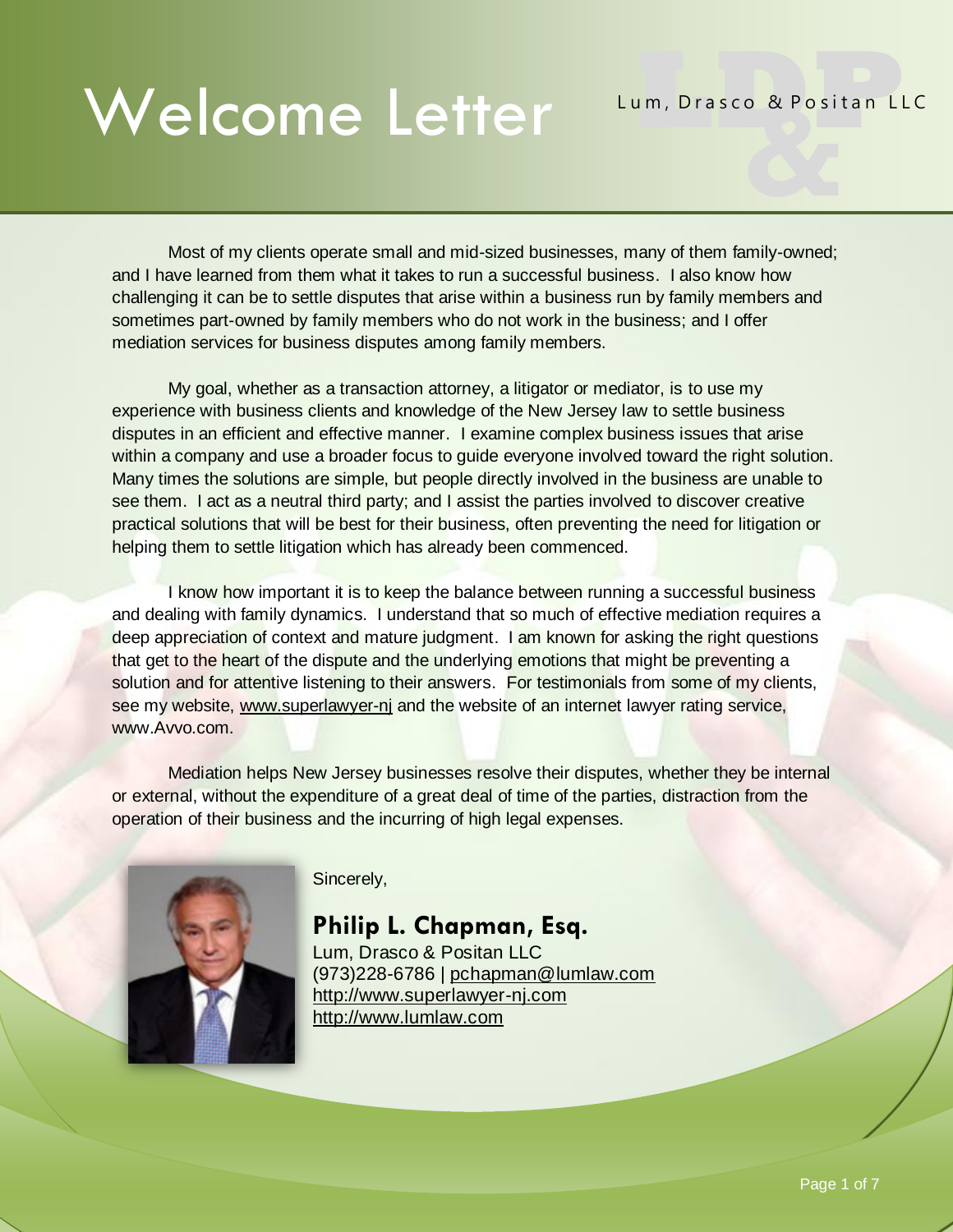# **7 Steps to Mediate Family Business Disputes**

#### When disputes involving business matters are submitted to mediation, whether before or after litigation has commenced, a high percentage of the disputes are settled. Mediation of internal disputes in a family business is one of the most effective tools business owners have for solving problems among relatives, including those who do not work in the business.

There are times when the family would benefit from seeking the assistance of a mediator knowledgeable in the law, well versed in the workings of businesses and attuned to the emotional issues that are so often present in family businesses. For instance:

- When a family member is not performing his or her responsibilities, and a non-family member in such position would be fired
- When business matters can't be discussed without an argument, sometimes resulting in serious open conflict among family members
- When other employees, especially valuable one, including family members, are jealous or resentful or highly critical of some family members
- When the organizational structure, or a rule or practice, causes resentments and non-cooperation
- When the family members insist on the payment of dividends from the corporation or distributions from the

limited liability company when good business practice would be instead to the use of funds for working capital or capital expenditures

Lum, Drasco & Positan LLC

- When the leaders of the business have conflicting ideas for the future leadership of the business
- When a son-in-law or daughter-in-law plays an important role in the business but his or her marriage to a family member is the subject of pending or existing divorce proceedings, and the family member wants her or his spouse fired

Mediation can be used…

- To insure that family members are held to the same workplace standards as non-related employees would be
- To promote professional workplace communication, even where co-workers have a casual family relationship, and to discourage use of inter-office e-mails and texts where face-to-face meetings would be much more appropriate
- To help control inappropriate and sometimes ill-timed displays of resentments and negative attitudes
- To prevent family squabbles from overflowing into the workplace
- To promote open and constructive discussion about the Company's business problems and challenges to its successful operation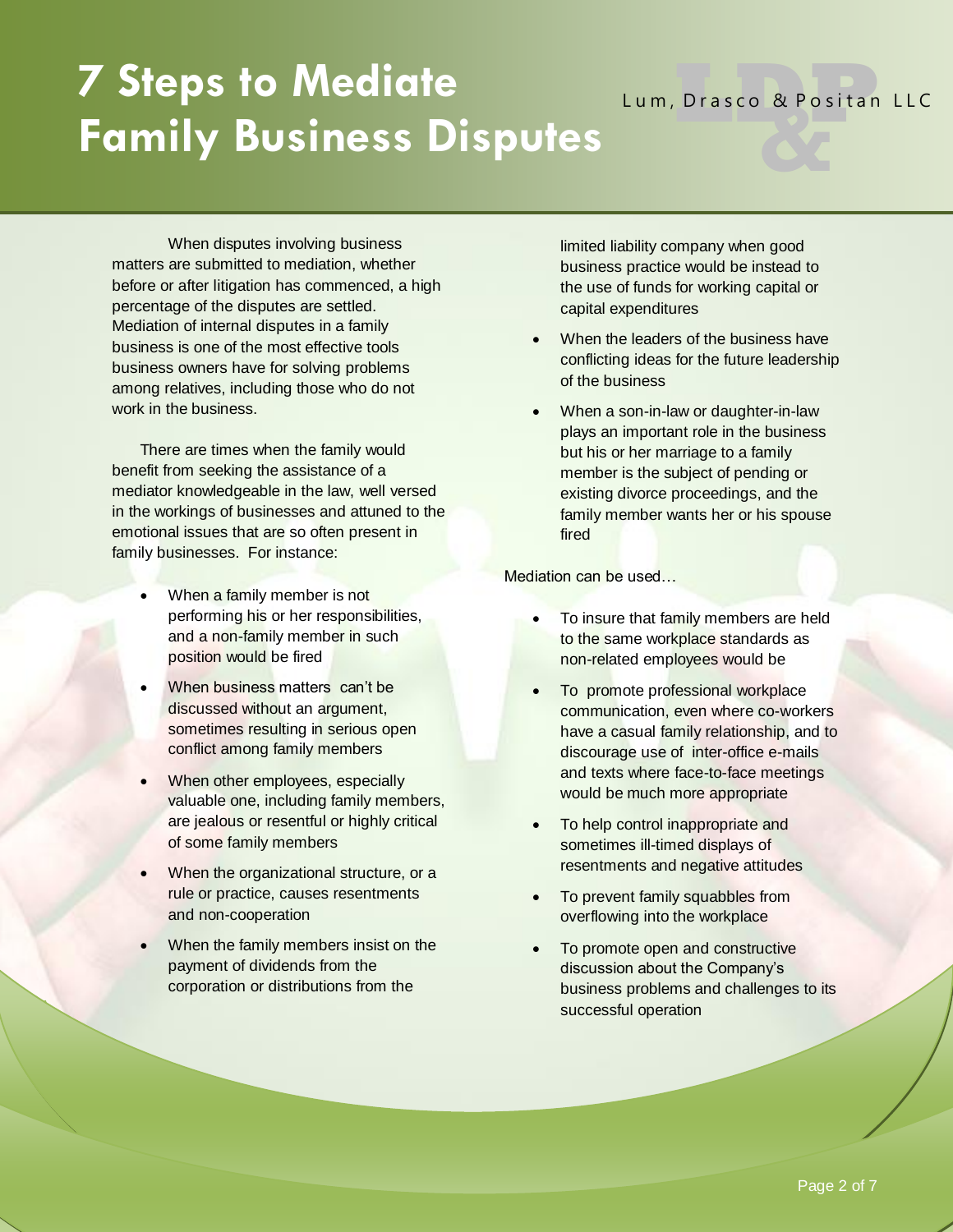# **7 Steps to Mediate Family Business Disputes**

#### Lum, Drasco & Positan LLC

### **How are Family Business Disputes Mediated?**

*Mediation of family business disputes is similar to any other mediation situation. There are seven steps.*

#### **Choose the Right Mediator**

The first and arguably the most important part of successful family business mediation is to choose the right mediator. It is preferable that the mediator has wide and deep experience in counseling business owners. While it is advantageous that the mediator be familiar with the type of business, it is not necessary. In advance of the mediation you can take the time to familiarize the mediator with the context in which your business operates and how the business is conducted. This will save time during the mediation and put the focus on the internal family problems and on finding solutions instead of explaining details. Mediation is about communicating and solving disputes, so you do not want the process to get hung up on minor details. **1**

Should the mediator be a lawyer? The answer is that, depending on the nature of the disputes and whether there are concerns that one or more family members may start a lawsuit or have already started a lawsuit, a lawyer's knowledge of the applicable laws, the expenses and delays involved in the litigation and its probable outcome and may be a significantly helpful in managing the expectations of the family members. If a lawyer mediator would be best, I recommend that that the lawyer be a business transaction lawyer with litigation savvy.

Keep in mind that a mediator is a neutral party. He or she will attempt to understand all sides of the dispute and help those participating in the mediation reach a workable solution-one which will enable the business to function with a substantial decrease or elimination of the disputes. A mediator should be selected whose communication style makes the family members comfortable---considering the personality style of the mediator in advance will help everyone to be on the same page during the process and will increase the odds a solution will arise from the mediation.

Determine whether you want a mediator who guides everyone towards taking immediate action by influencing those involved to come to specific agreements on important details, or who waits patiently for proposed solutions to come from the parties, or some combination of each. The personalities of those involved will play a role in which type of mediating style works best. For instances, if everyone in the group is focused on just the fine details of the dispute, it could take forever to reach an agreement. In such case a leadership-oriented mediator who is eager to reach a resolution would be the best option to keep the process moving along.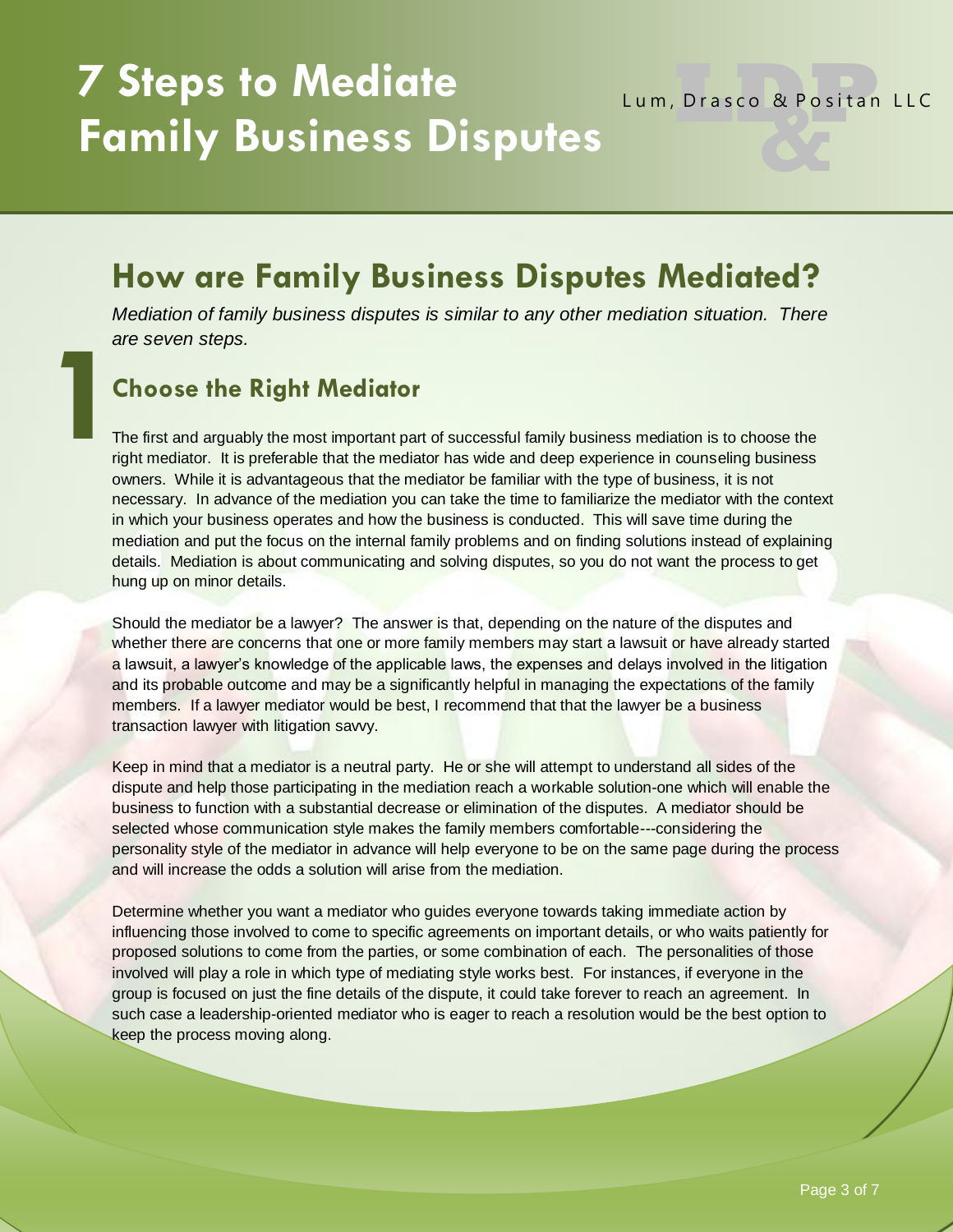Lum, Drasco & Positan LLC

#### **Prepare for the Mediation**

Mediation preparation is similar to preparing for a trial, and the respective parties may want to seek assistance from their own lawyers. In this connection, where the nature of the disputes could well result in litigation, the lawyer for the business has a conflict of interest and should not be counselling any of the family members. Depending on the circumstances, even if a lawsuit has not already been commenced, it may be necessary or if not, wise, to have lawyers attend the mediation.

It is important for all parties to come prepared to the mediation. They should be clear about how they feel and willing openly to share their feelings and concerns. Mediation is a time to "get it all out"; and if the disputants are reserved or unwilling, this could result in a less than desirable outcome. A good mediator is one who is skilled at understanding how a person feels and conveying that point of view to the others in a gentle and unintimidating manner.

Mediation proceedings are confidential, so that the information you share with the mediator cannot be used against you in court. Moreover, when the mediator meets with each party separately, each party can direct the mediator as to which of the party's thoughts and feelings matters disclosed to the mediator, if any, the party does not want disclosed to the other parties.

# **3**

**2**

#### **Schedule a Time and Location for the Mediation that Works for Everyone Involved**

Obviously, for mediation to be successful in solving family business disputes, everyone must be in attendance. In addition to being present, it is also important everyone be free from distractions and that the operations of the business not be impaired because on the day or days of the mediation a family member is not able to attend to important business matters.

In addition to finding a date in general that works for everyone involved, it is also important to choose a time of day that works for everyone and for the business. Most mediators recommend not scheduling mediations for first thing in the morning or at the end of the day. It is also a good idea to leave enough time before or after other important events during the day, so they do not affect the mediation. If there is a certain busy period for the business, this would be the worst time to schedule mediation because there are other priorities pulling everyone's attention away from the proceedings.

Finally, it is important to choose a neutral location for mediation. It is best for everyone to agree on the location, so the process is able to begin on the right foot. If anyone is resentful about the location or time of the proceedings, there could be a problem before the mediation even begins.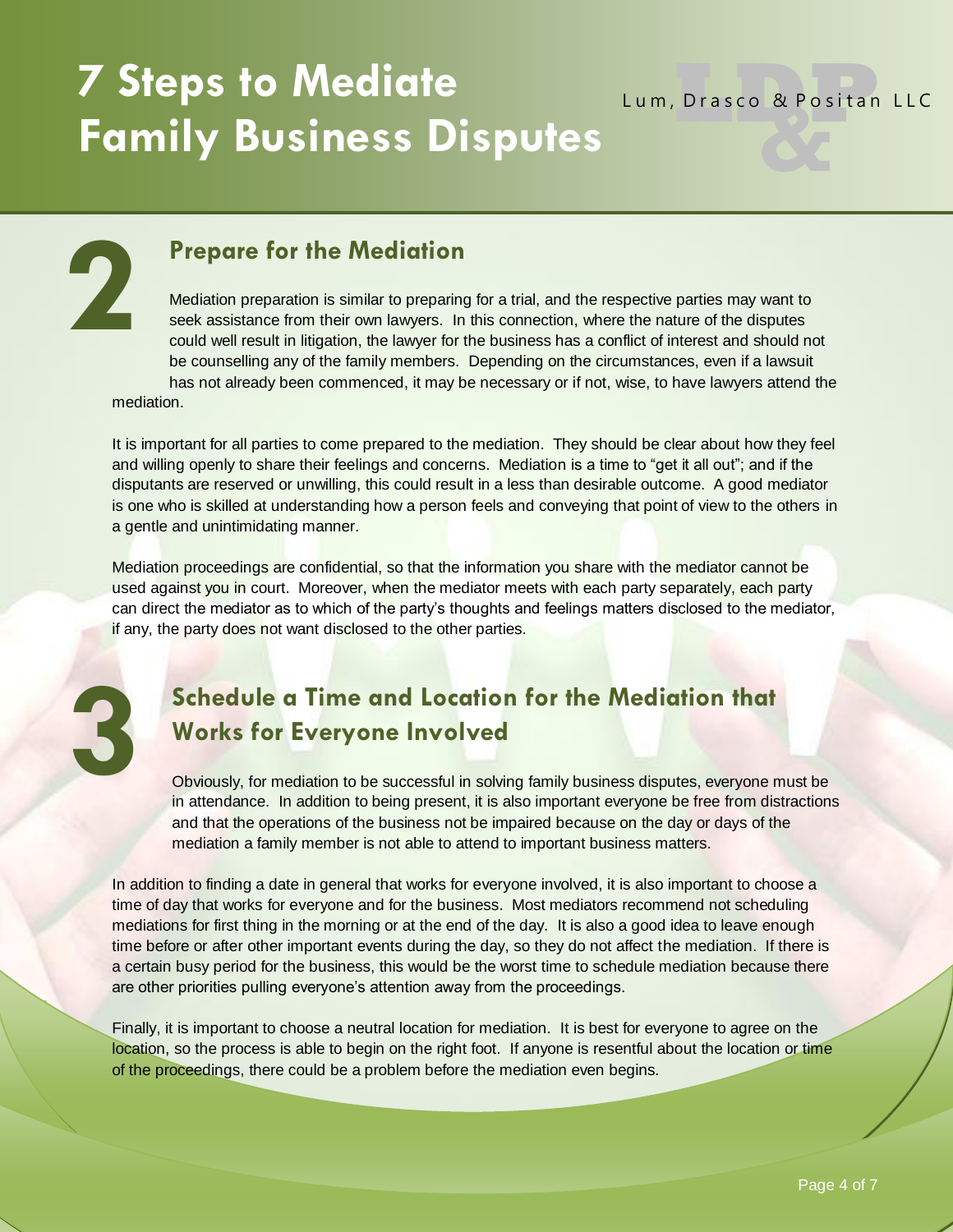Lum, Drasco & Positan LLC

#### **Organize Relevant Information Pertaining to the Dispute**

One of the quickest ways to put a damper on successful family business mediation is for the process to be disorganized. One of the goals of mediation is to communicate concerns and come to a resolution concerning a dispute. In order for this to occur, people must be prepared to discuss the issues at hand. In addition to stating how each person feels about a situation, there might also be documents to back up opinions. Paperwork, including time logs, business arrangements, employment contracts, shareholder agreements, financial statements and stock information often play a vital role in business mediation.

Unfortunately, some family businesses tend to be a lax when it comes to paperwork and record keeping. This is not always the case; but when everyone involved in a business is family, the business tends to run like family – familiar, casual, and sometimes messy. If this is the case, it is important to get things organized before mediation. This can also be beneficial down the road, since some disputes arise from the lack of organization within a business.



**4**

#### **Prepare the Mediator**

In addition to organizing paperwork prior to mediation, it is also important to prepare the mediator for the proceedings. Depending on the nature of the dispute or disputes, the mediator may suggest to each party that they prepare a detailed mediation statement to be furnished, in confidence, only to the mediator.

A mediation statement should give a detailed overview of the disputes. Each person should be candid about his or her concerns, so the mediator knows what to expect. At the very least, the mediation statement should include pertinent information, such as the names, roles, and relations of all involved (perhaps with a schematic table of organization with appropriate footnotes or other forms of explanation), the facts of the dispute(s), and how the dispute(s) have affected the business.

Share information about the business in general with the mediator. He or she should know the nature of the business, how the business came into existence, for how long it has been operating and the clientele to which the business caters. What is the business's brand? Who is the competition? Which of these factors mostly account for successful sales: relationship selling, price or product or service differentiation? It might also be helpful to share some basic financial information, though this is not always necessary.

Each participant should explain the preferred outcome of mediation, which might differ among them. For instance, if mediation is being used to determine how the ownership of the business should pass in case of the death, or long-term disability or retirement of some of the family members, or to determine whether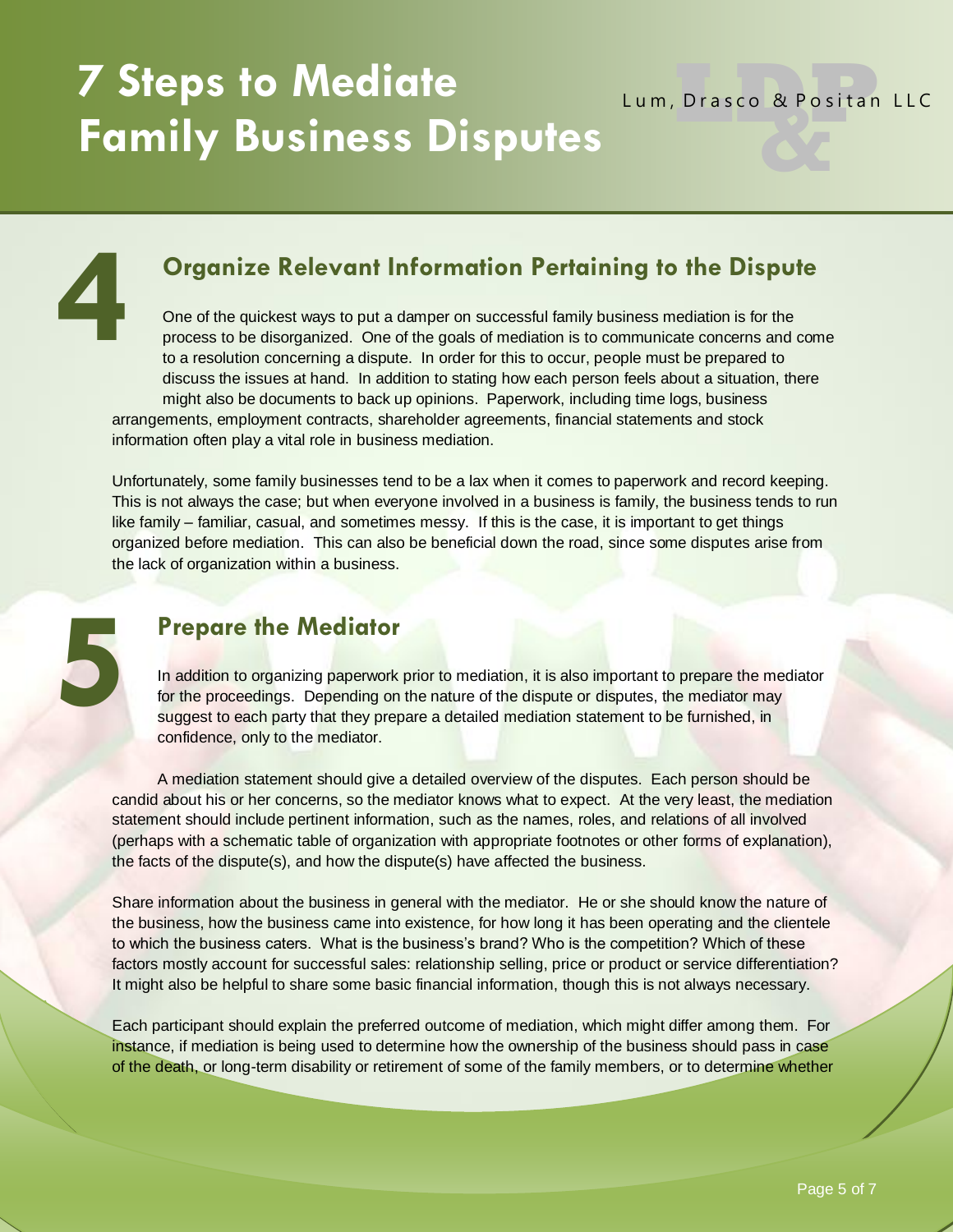# **7 Steps to Mediate Family Business Disputes**

**6**

**7**

Lum, Drasco & Positan LLC

any working family member should cease performing for the company, different family members will have different opinions.

#### **Use a Mediator as a Communication Tool**

Before and during the mediation proceedings the mediator can be used as an effective communication tool. As stated previously, one of the most important goals of mediation is to communicate about a dispute in an effective way. This can be difficult without a mediator, so when the time arrives to mediate, take advantage of the mediator's ability to share information without the conversation dissolving into an argument.

Remember, a mediator is completely neutral, so anything shared with the mediator cannot be used against a participant. If there is something you consider non-negotiable, let the mediator know before the proceedings begin. You might have already shared this non-negotiable factor with others involved in your family business, but this is not always the case. Often, non-negotiable issues create problems because the other side sees it as unwillingness to compromise. Typically participants have non-negotiable issues for which they are unwilling to bend. When the mediator understands what is non-negotiable for all involved, the proceedings run much more smoothly because boundaries are set and the mediator is able to enforce them.

Another important aspect to consider in family business mediation is that one or more of the participants may feel that his or her efforts for the business are very much undervalued, and other participants may feel that the efforts of one or more of the others are significantly or even greatly overvalued, as measured by their compensation and perks and by the authority given to them. Mediators should do whatever is possible to not let anyone sell themselves short or oversell his or her value to the business.

Family issues are complicated; and, in addition to business concerns, often underlying the disputes are long standing jealousies and resentments having nothing to do with the business. People might bring to the table age-old family issues that are now affecting the business.

#### **Put the Agreed upon Matters in Writing**

Unless the participants otherwise agree, the outcome of mediation is not enforceable by a court. However, it is possible to create a document that governs future proceedings based on the resolution reached during mediation proceedings. The best way to ensure the solution is organized, memorable and adhered to is to put it into writing. Ideally, the written version of the resolution is created by one person with the input and approval of everyone else. Often by agreement of the participants, the mediator prepares the document for review and comment by the participants.